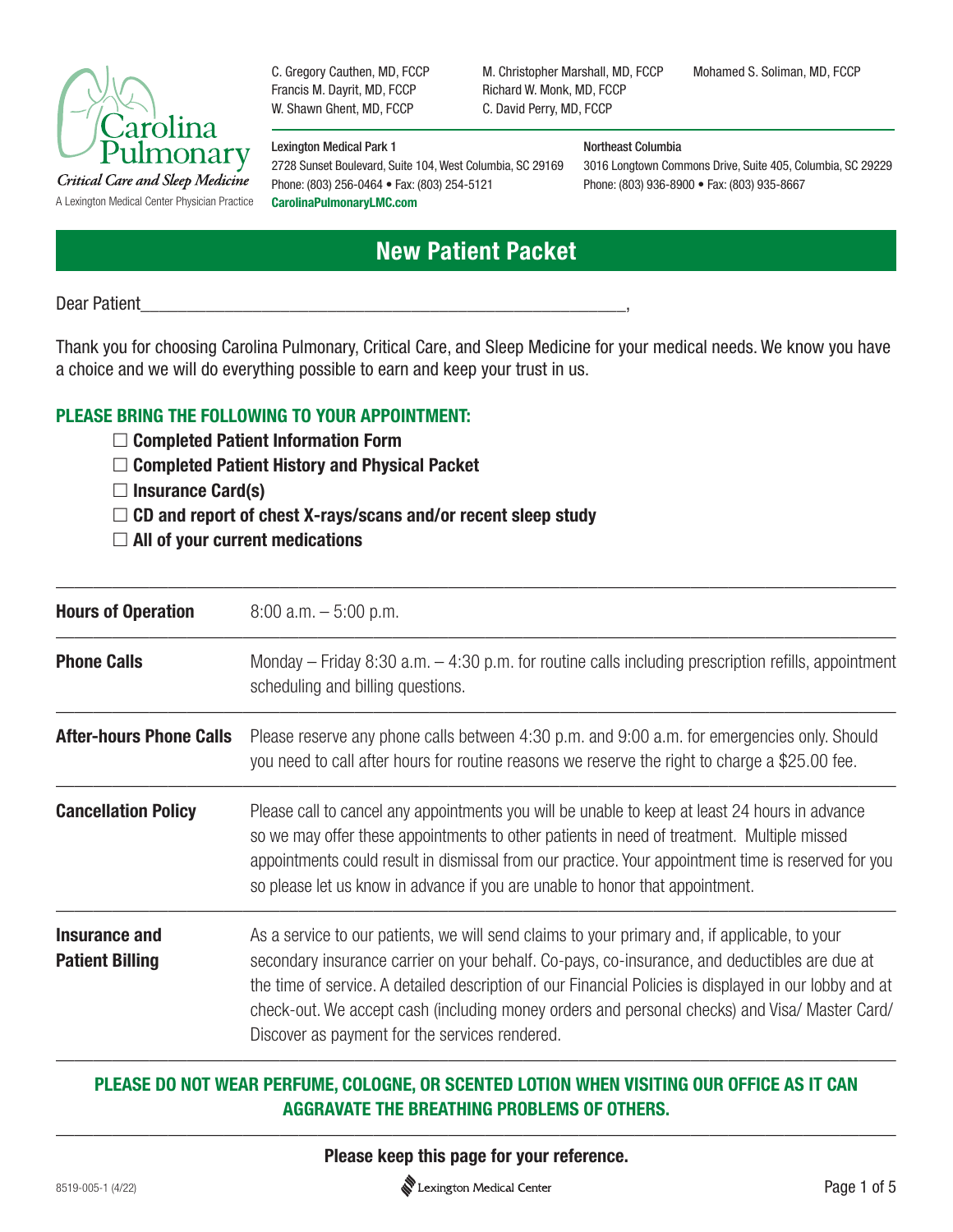

A Lexington Medical Center Physician Practice

Lexington Medical Park 1 2728 Sunset Boulevard, Suite 104 West Columbia, SC 29169 Phone: (803) 256-0464 • FAX: (803) 254-5121 **CarolinaPulmonary.com**

#### Northeast Columbia

3016 Longtown Commons Drive, Suite 405 Columbia, SC 29229 Phone: (803) 936-8900 • FAX: (803) 935-8667

| <b>Patient Medical History</b>      |                                            |                                                                  |                                                                                                                                                                                                                                     |                                    |  |
|-------------------------------------|--------------------------------------------|------------------------------------------------------------------|-------------------------------------------------------------------------------------------------------------------------------------------------------------------------------------------------------------------------------------|------------------------------------|--|
|                                     |                                            |                                                                  |                                                                                                                                                                                                                                     |                                    |  |
| Age: _______________                |                                            |                                                                  | Date: <u>Communications of Actering Physician:</u> Contract Contract Contract Contract Contract Contract Contract Contract Contract Contract Contract Contract Contract Contract Contract Contract Contract Contract Contract Contr |                                    |  |
|                                     |                                            |                                                                  | Please fill out all questions that apply.                                                                                                                                                                                           |                                    |  |
|                                     |                                            | What is the primary reason for your visit today?                 |                                                                                                                                                                                                                                     |                                    |  |
|                                     |                                            | Check off any of the following problems that you have:           |                                                                                                                                                                                                                                     |                                    |  |
| $\Box$ Shortness of breath          |                                            | $\Box$ Asthma                                                    | $\Box$ Heart disease                                                                                                                                                                                                                | $\Box$ Cancer                      |  |
| $\Box$ Wheezing                     |                                            | $\Box$ Reflux<br>$\Box$ Diabetes                                 | $\Box$ Sleep apnea<br>$\Box$ Night sweats                                                                                                                                                                                           | $\Box$ Heart failure               |  |
| $\Box$ Chronic cough<br>$\Box$ COPD |                                            | $\Box$ Chronic back pain                                         | $\Box$ Coughing up blood                                                                                                                                                                                                            | $\Box$ Leg cramps<br>$\Box$ Stroke |  |
|                                     |                                            |                                                                  |                                                                                                                                                                                                                                     |                                    |  |
|                                     | Have you ever had any of the following?    |                                                                  |                                                                                                                                                                                                                                     |                                    |  |
| $\Box$ Pulmonary stress test        |                                            | $\square$ PFT                                                    | $\Box$ Bronchoscopy                                                                                                                                                                                                                 | $\Box$ Pneumonia                   |  |
| $\Box$ EKG                          |                                            | $\Box$ Lung cancer                                               | $\Box$ Exposure to TB                                                                                                                                                                                                               | $\Box$ Blood Clot                  |  |
|                                     |                                            | List any surgeries and the approximate date they were performed: |                                                                                                                                                                                                                                     |                                    |  |
|                                     |                                            |                                                                  |                                                                                                                                                                                                                                     |                                    |  |
|                                     |                                            |                                                                  |                                                                                                                                                                                                                                     |                                    |  |
|                                     |                                            |                                                                  |                                                                                                                                                                                                                                     |                                    |  |
|                                     | Family history of medical problems         |                                                                  |                                                                                                                                                                                                                                     |                                    |  |
|                                     |                                            |                                                                  |                                                                                                                                                                                                                                     |                                    |  |
|                                     |                                            |                                                                  | Other:                                                                                                                                                                                                                              |                                    |  |
|                                     |                                            | Sister(s): <u>Contract Communication</u>                         |                                                                                                                                                                                                                                     |                                    |  |
|                                     |                                            |                                                                  | <b>Social History</b>                                                                                                                                                                                                               |                                    |  |
|                                     |                                            | <b>Marital status:</b> □ Single □ Married □ Widowed □ Divorced   |                                                                                                                                                                                                                                     |                                    |  |
|                                     |                                            |                                                                  |                                                                                                                                                                                                                                     |                                    |  |
|                                     |                                            | What is your occupation:                                         |                                                                                                                                                                                                                                     |                                    |  |
|                                     | Do you have any pets: $\Box$ Yes $\Box$ No |                                                                  |                                                                                                                                                                                                                                     |                                    |  |
|                                     |                                            |                                                                  |                                                                                                                                                                                                                                     |                                    |  |
|                                     |                                            |                                                                  |                                                                                                                                                                                                                                     |                                    |  |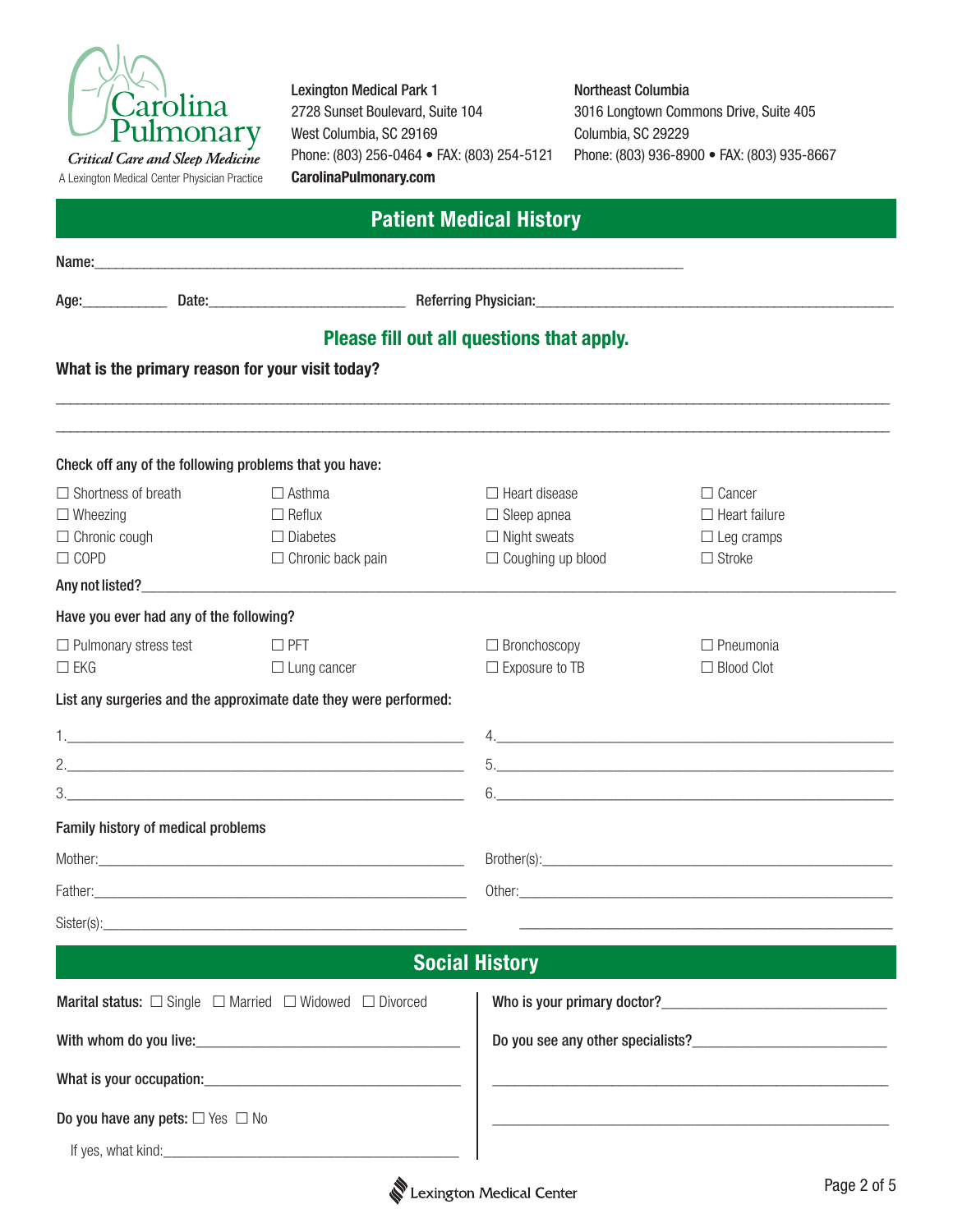| <b>Social History (continued)</b> |
|-----------------------------------|
|-----------------------------------|

|  |  | Do you exercise (including walking)? $\Box$ Yes $\Box$ No |  |
|--|--|-----------------------------------------------------------|--|
|  |  |                                                           |  |

Do you smoke tobacco?  $\Box$  Currently  $\Box$  Former  $\Box$  Never

Start Date:\_\_\_\_\_\_\_\_\_\_\_\_\_\_\_\_ Quit Date:\_\_\_\_\_\_\_\_\_\_\_\_\_\_\_\_

How many packs per day?\_\_\_\_\_\_\_\_\_\_\_\_\_\_\_\_\_\_\_\_\_\_\_\_\_\_\_\_\_\_\_

For how many years?\_\_\_\_\_\_\_\_\_\_\_\_\_\_\_\_\_\_\_\_\_\_\_\_\_\_\_\_\_\_\_\_\_\_

Do you vape?  $\square$  Currently  $\square$  Former  $\square$  Never

Do you use smokeless tobacco?  $\Box$  Currently  $\Box$  Former  $\Box$  Never

Do you use recreational drugs?  $\Box$  Currently  $\Box$  Former  $\Box$  Never

List:\_\_\_\_\_\_\_\_\_\_\_\_\_\_\_\_\_\_\_\_\_\_\_\_\_\_\_\_\_\_\_\_\_\_\_\_\_\_\_\_\_\_\_\_\_\_\_

| Do you drink caffeinated beverages? $\Box$ Yes $\Box$ No |  |  |
|----------------------------------------------------------|--|--|
|----------------------------------------------------------|--|--|

How many?  $\frac{1}{2}$  How many?

Do you drink alcohol?  $\Box$  Yes  $\Box$  No

How much?\_\_\_\_\_\_\_\_\_\_\_\_\_\_\_\_\_\_\_\_\_\_\_\_\_\_\_\_\_\_\_\_\_\_\_\_\_\_\_

Any occupational exposures?  $\Box$  Yes  $\Box$  No

Asbestos:  $\Box$  Yes  $\Box$  No Solvents/Chemicals?  $\Box$  Yes  $\Box$  No

Military Service?  $\Box$  Yes  $\Box$  No

Agent orange or other exposure?  $\Box$  Yes  $\Box$  No

List:\_\_\_\_\_\_\_\_\_\_\_\_\_\_\_\_\_\_\_\_\_\_\_\_\_\_\_\_\_\_\_\_\_\_\_\_\_\_\_\_\_\_\_\_\_\_\_

# **Sleep History**

| Have you ever had a sleep study? $\Box$ Yes $\Box$ No                                                                                                                                                                                                                                                                                                                                                                                                                                                                                                                             |                                                                                                                                                                                                                                                                                                                                                                                                                                                                |  |  |
|-----------------------------------------------------------------------------------------------------------------------------------------------------------------------------------------------------------------------------------------------------------------------------------------------------------------------------------------------------------------------------------------------------------------------------------------------------------------------------------------------------------------------------------------------------------------------------------|----------------------------------------------------------------------------------------------------------------------------------------------------------------------------------------------------------------------------------------------------------------------------------------------------------------------------------------------------------------------------------------------------------------------------------------------------------------|--|--|
|                                                                                                                                                                                                                                                                                                                                                                                                                                                                                                                                                                                   | Do you wake up in the middle of the night? $\Box$ Yes $\Box$ No                                                                                                                                                                                                                                                                                                                                                                                                |  |  |
| Are you on a CPAP/BiPAP? $\Box$ Yes $\Box$ No                                                                                                                                                                                                                                                                                                                                                                                                                                                                                                                                     |                                                                                                                                                                                                                                                                                                                                                                                                                                                                |  |  |
| Do you snore? $\Box$ Yes $\Box$ No                                                                                                                                                                                                                                                                                                                                                                                                                                                                                                                                                | Do you fall asleep again easily? $\Box$ Yes $\Box$ No                                                                                                                                                                                                                                                                                                                                                                                                          |  |  |
| How long?___________________ Is it worsening? □ Yes □ No                                                                                                                                                                                                                                                                                                                                                                                                                                                                                                                          |                                                                                                                                                                                                                                                                                                                                                                                                                                                                |  |  |
| Has anyone noticed that you stop breathing or gasp/choke while<br>sleeping? $\Box$ Yes $\Box$ No                                                                                                                                                                                                                                                                                                                                                                                                                                                                                  | <b>Epworth Sleepiness Scale:</b><br>How likely are you to doze off or fall asleep in the following                                                                                                                                                                                                                                                                                                                                                             |  |  |
| Do you and your bed partner sleep in separate rooms because<br>of your snoring or restless sleep? $\Box$ Yes $\Box$ No<br>Have you gained any weight over the last year? $\Box$ Yes $\Box$ No<br>Do you feel sleepy during the day? $\Box$ Yes $\Box$ No<br>Do you have trouble with memory or concentration? $\Box$ Yes $\Box$ No<br>Do you get irritable easily? $\Box$ Yes $\Box$ No<br>Have you ever felt the sudden loss of strength (arms, legs)<br>in response to some emotional experience? $\Box$ Yes $\Box$ No<br>Do you ever have bizarre dreams? $\Box$ Yes $\Box$ No | circumstances?<br>Please use the following scale:<br>$0 =$ would never doze off<br>$1 =$ slight chance of dozing off<br>$2 =$ moderate chance of dozing<br>$3 =$ high chance of dozing<br>_________ sitting and reading<br>_______ watching television<br>________ sitting inactive in a public place<br>_______ while a passenger in a car without a break<br>lying down to rest in the afternoon when circumstances permit<br>sitting and talking to someone |  |  |
| Do you ever lay in bed and feel paralyzed?<br>$\Box$ Yes $\Box$ No                                                                                                                                                                                                                                                                                                                                                                                                                                                                                                                | _______ sitting quietly after lunch without alcohol<br>in a car, while stopped in traffic for a few minutes                                                                                                                                                                                                                                                                                                                                                    |  |  |
|                                                                                                                                                                                                                                                                                                                                                                                                                                                                                                                                                                                   |                                                                                                                                                                                                                                                                                                                                                                                                                                                                |  |  |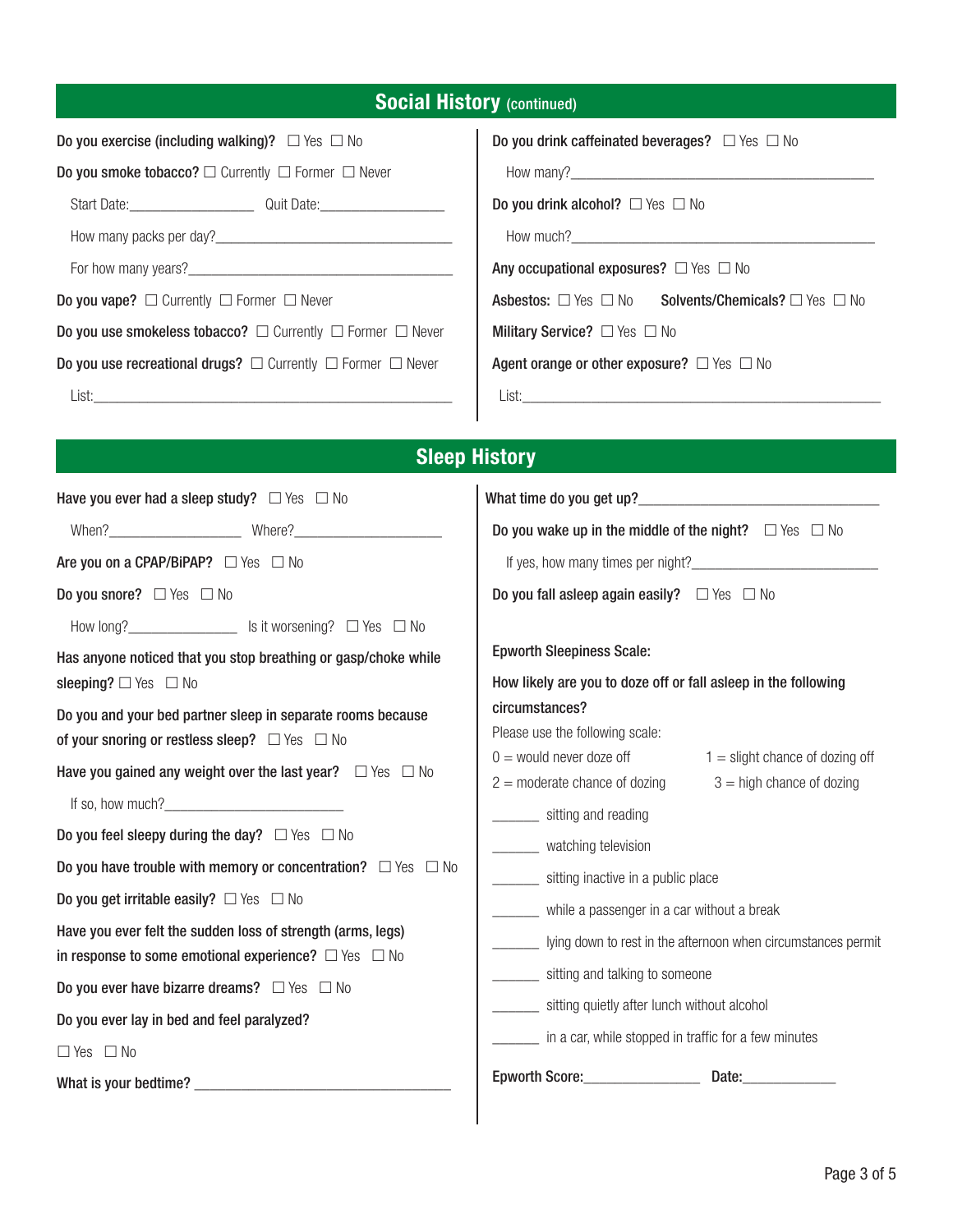## **Review of Symptoms (**Please check the box by any symptom you have)

#### Constitutional

- $\Box$  Activity change  $\Box$  Appetite change  $\Box$  Chills  $\square$  Excessive sweating  $\Box$  Fatique
- $\square$  Fever
- $\Box$  Unexpected weight change

#### Eyes

- $\square$  Eye discharge  $\square$  Eye itching  $\square$  Eye pain  $\Box$  Light sensitivity
- $\Box$  Visual disturbance

#### Endocrine

- $\Box$  Cold intolerance
- $\Box$  Heat intolerance  $\square$  Excessive thirst
- $\square$  Excessive hunger
- $\square$  Excessive urine

#### Allergy/Immunology

- $\square$  Environmental allergies
- $\Box$  Food allergies
- $\Box$  Immunocompromised

#### HENT

- $\square$  Congestion  $\Box$  Dental problem
- $\Box$  Drooling
- $\square$  Ear discharge
- $\square$  Ear pain
- $\Box$  Facial swelling
- $\Box$  Hearing loss
- $\Box$  Mouth sores
- $\Box$  Nosebleeds
- $\Box$  Postnasal drip
- $\Box$  Runny nose
- $\square$  Sinus pressure
- $\Box$  Sneezing
- $\Box$  Sore throat
- $\Box$  Ringing in ears
- $\Box$  Trouble swallowing
- $\square$  Voice change

### **Respiratory**

 $\Box$  Apnea  $\Box$  Chest tightness  $\Box$  Choking  $\Box$  Cough  $\Box$  Shortness of breath  $\Box$  Stridor  $\Box$  Wheezing

#### Neurological

□ Dizziness  $\Box$  Facial asymmetry  $\Box$  Headaches  $\Box$  Lightheadedness  $\Box$  Numbness Seizures  $\Box$  Speech difficulty □ Syncope  $\Box$  Tremors Weakness

# GU

 $\Box$  Difficulty urinating  $\Box$  Painful urination  $\square$  Bed wetting  $\Box$  Flank pain  $\Box$  Frequency Genital sore  $\Box$  Blood in urine  $\Box$  Menstrual pain  $\Box$  Pelvic pain  $\Box$  Urgency  $\Box$  Urine decreased  $\square$  Vaginal bleeding  $\Box$  Vaginal discharge  $\Box$  Vaginal pain

# Sleep

- $\Box$  Morning fatigue
- $\Box$  Morning headache
- $\square$  Excessive daytime sleepiness
- $\Box$  Nighttime urination
- $\Box$  Sinus congestion
- $\Box$  Snoring
- $\Box$  Restless legs
- $\Box$  Dry mouth
- $\Box$  Trouble concentrating

## Muscular

- $\Box$  Arthralgias
- $\Box$  Back pain
- $\Box$  Gait problem
- $\Box$  Joint swelling
- $\Box$  Muscle pain
- $\Box$  Neck pain
- $\Box$  Neck stiffness

## Hematologic

 $\Box$  Adenopathy  $\square$  Bruises/bleeds easily

## Cardiovascular

- $\Box$  Chest pain
- $\square$  Leg swelling  $\Box$  Palpitations

# GI

- $\Box$  Abdominal distention
- $\Box$  Abdominal pain
- $\Box$  Anal bleeding
- $\Box$  Blood in stool
- $\Box$  Constipation
- □ Diarrhea
- $\square$  Nausea
- $\Box$  Rectal pain
- $\Box$  Vomiting

### Skin

- $\Box$  Color change
- $\square$  Paleness
- $\Box$  Rash
- □ Wound

### **Psychiatric**

- $\Box$  Agitation
- $\Box$  Behavior problem
- $\Box$  Confusion
- $\Box$  Decreased concentration
- $\Box$  Dysphoric mood
- $\Box$  Hallucinations
- $\Box$  Hyperactive
- $\Box$  Nervous/anxious
- $\Box$  Self-injury
- $\Box$  Sleep disturbance
- $\Box$  Suicidal ideas